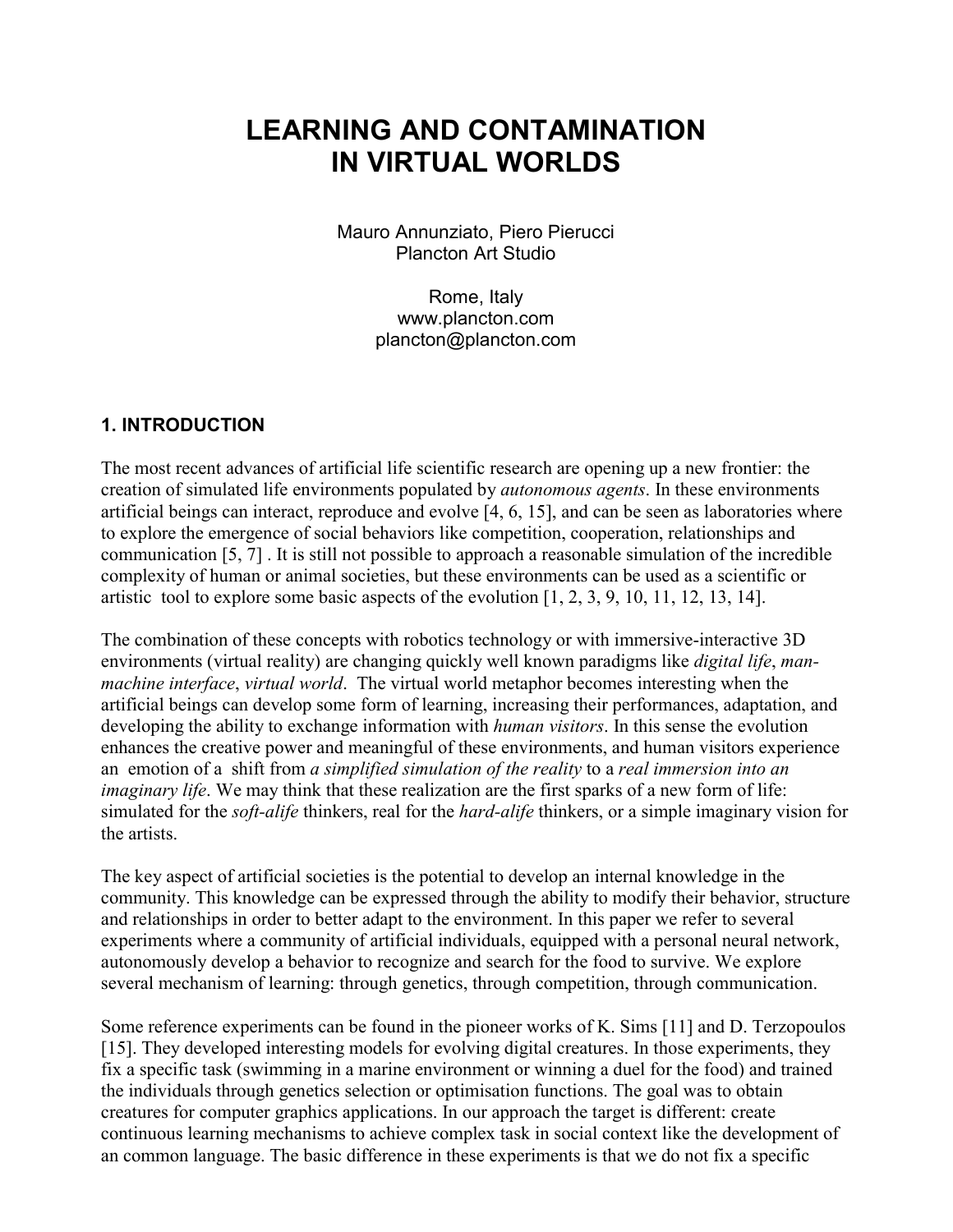target to reach. There is only a general goal: to survive. The digital creatures should be able to derive all the living functions (search for the food, competition/co-operation, communication) directly as priorities or intermediate goals to reach a better adaptation in the environment under an evolutive pressure.

Subsequently the digital communities developed along these experiments have been connected to an interactive installation where communication with humans is possible. The result is an immersive environment where humans can teach and feed the artificial individuals through their movements and exchange sound messages. Finally we describe a dance performance where this installation was used in a theatre. The artificial individuals, appearing as different shapes in a 3D virtual environment, learn to play with the dancers in real time, searching for the food, escaping from dangerous substances... and interacting with people in the theatre.



Fig 1: Picture from "Relazioni Emergenti", Siggraph 2000, New Orleans. The people interact with the living filaments inducing the life germination in the zones they approach. (C) Plancton Art Studio.

# **2. THE ALIFE ENVIRONMENT**

The alife environment is a three-dimensional space where the artificial individuals (or *autonomous agents*) can move around. During the single iteration (*life cycle*) the individuals move in the space, interact with other individuals, exchange information, and reproduce generating another individuals.

## **2.1 THE INDIVIDUAL MODEL**

The data structure of the individual is composed by the *genotype* and *status*. The genotype includes behavioural parameters regarding specie, dynamics, reproduction, metabolism and interaction. These parameters do not change during the individual life. The *status* parameters include dynamics and life parameters, and the current values of the information coded in the individual artificial brain. For each individual, these parameters change during life. A basic variable of the status is the *energy*. The energy is a sort of probability of surviving for the individual. It is gained through the food eaten by the individual at each life cycle, and is needed to move and reproduce. Low energy values can cause the death of the individual. An individual can die also for fights against other individuals or for accidental or natural death: when the individual age is over the average expected life the probability of death increases with the age.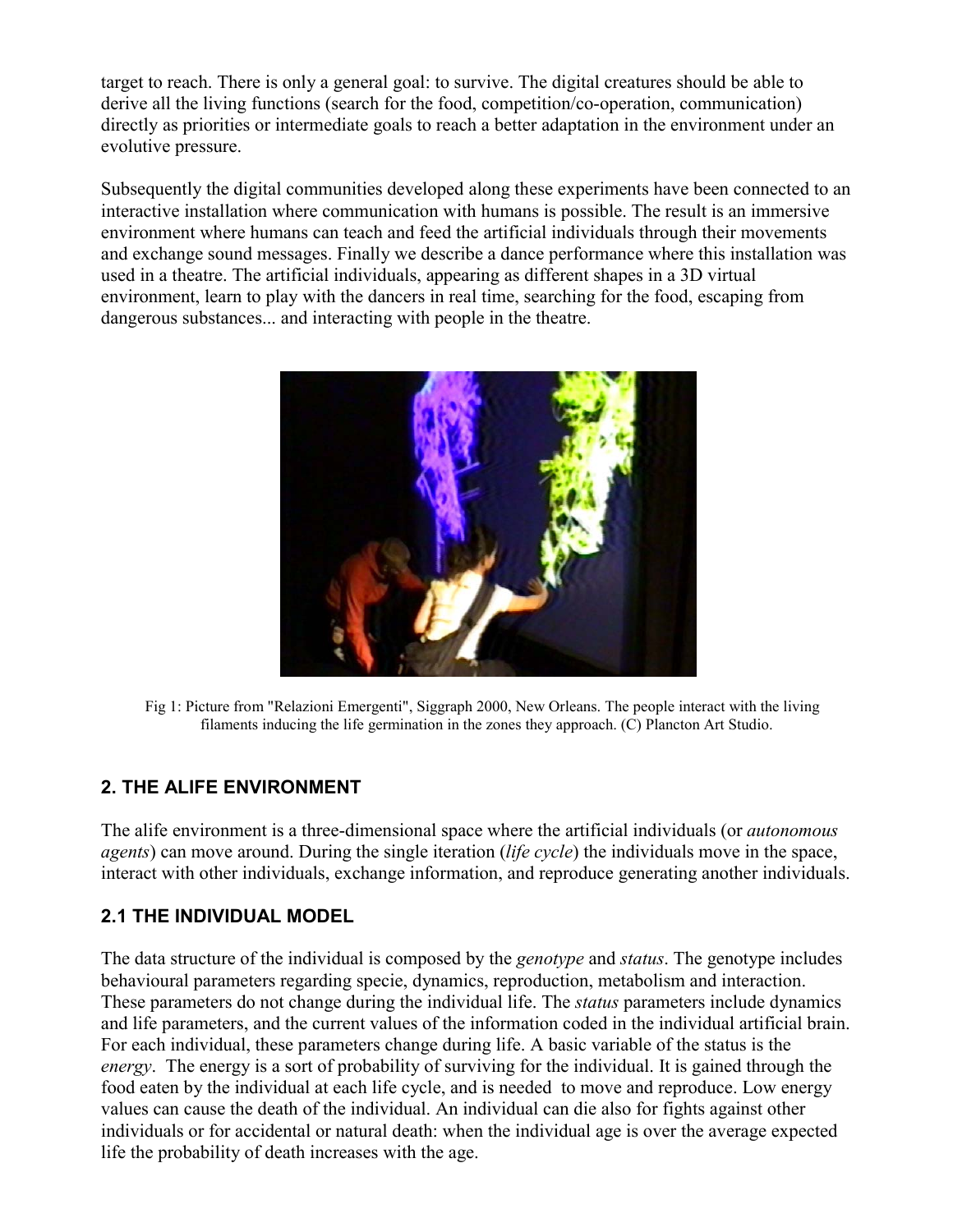#### *THE INDIVIDUAL BRAIN AND THE SENSORS*

The central structures of the individual are the sensors and the brain. The brain is divided in several zones (see fig. 2) in order to cover different tasks. The sensors to have the goal to achieve information from the environment surrounding the individual position. The sensors are characterised by a *scope range* in terms of distance of sensibility. In particular the individual has a smell sensor to locate substances, a taste sensor to decide the reaction to a substance, a touch sensor to identify the direct contact with another individual, a hearing sensor to hear sound messages and a see sensor in order to locate the other individuals.

Any individual is endowed with a small artificial brain composed by a neural network. For each task like movement, direct (contact) interaction, eating, sound emission a branch (sub-net) of the network is provided. All the branches share the same inputs but have different weights.



Fig 2: Sensors, artificial brain and behaviours of the individual

The most experimented task up to now has been the network for the movement. This sub-net is composed of four layers of neurons with several neurons in the input layer (4-12 depending by the active sensors), 4 neurons in two hidden layers and 1 neuron in the output layer (see fig. 3). The input layer is connected to information coming from the sensors. The output layer defines the change in the movement direction (curvature). Therefore, the agent movement is the result of the application of the network to the input information in order to decide the new movement direction.



Fig 3: The individual artificial brain to control the movement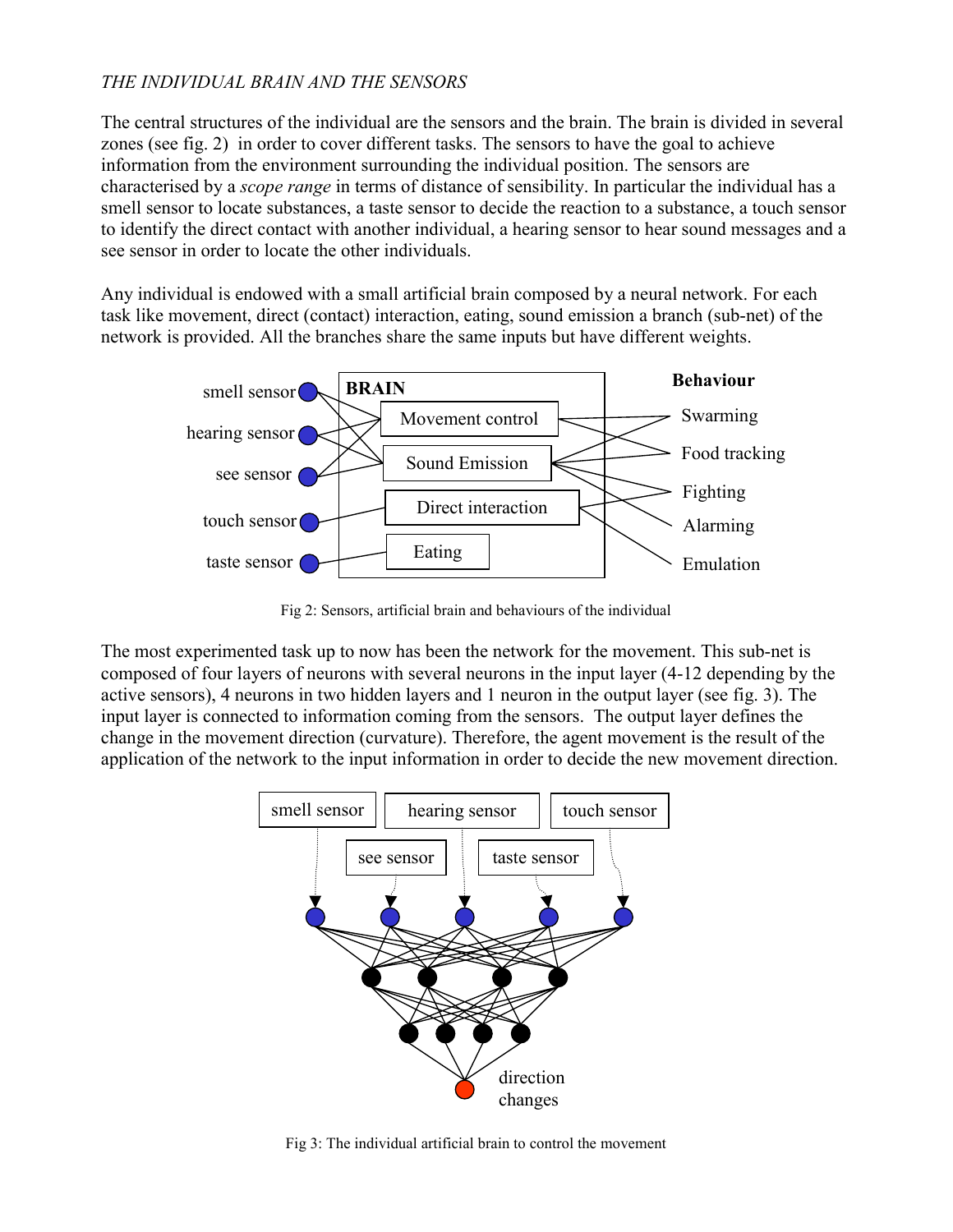The data coming from the sensors and the previous state of the individual supply the neural network in order to decide the action to realise. Typical reactions are moving towards (or escape from) a substance or another individual or show indifference, or react to a specific message in the environment.

#### *METABOLISM*

The individual is characterised by a metabolism in terms of specific reaction to the different substances. When the individual enter in a cell with a substance, the individual can *eat* the substance activating its metabolism. Contemporary, the substance disappears from the environment.

Depending by the features of its metabolism, the individual identifies specific substances as *food or poison* or other useless substances. The food increases the individual energy; the poison decreases the energy and it could causes the death of the individual itself. The other substances don't produce any modification in the individual status. Finally when the individual eats, transforms the substance in another substance (ehm...) emitted in the environment.

## *REPRODUCTION AND MUTATIONS*

The reproduction model is aploid: one parent-one child. A probabilistic model for self-reproduction is performed at every life cycle. The *fecundity* probabilistic parameter is recorded in the genotype. Reproduction can occur only if the individual has energy greater than a specific amount. In the reproduction, an amount of energy is transferred from the parent to the child.

In the reproduction, a probabilistic-random mutation occurs on the genetic parameters in relation to a *mutation average rate* and *mutation maximum intensity.* The application of the mutation mechanism on the genotype can change radically the individual behaviour increasing the possibilities of evolution of the whole population. In the reproduction, the status of the child individual is derived from the parent except for random mutations. In such a way the child will have a similar behaviour but with some little differences in respect to the parent.



Fig 4: Digital creatures living in the alife world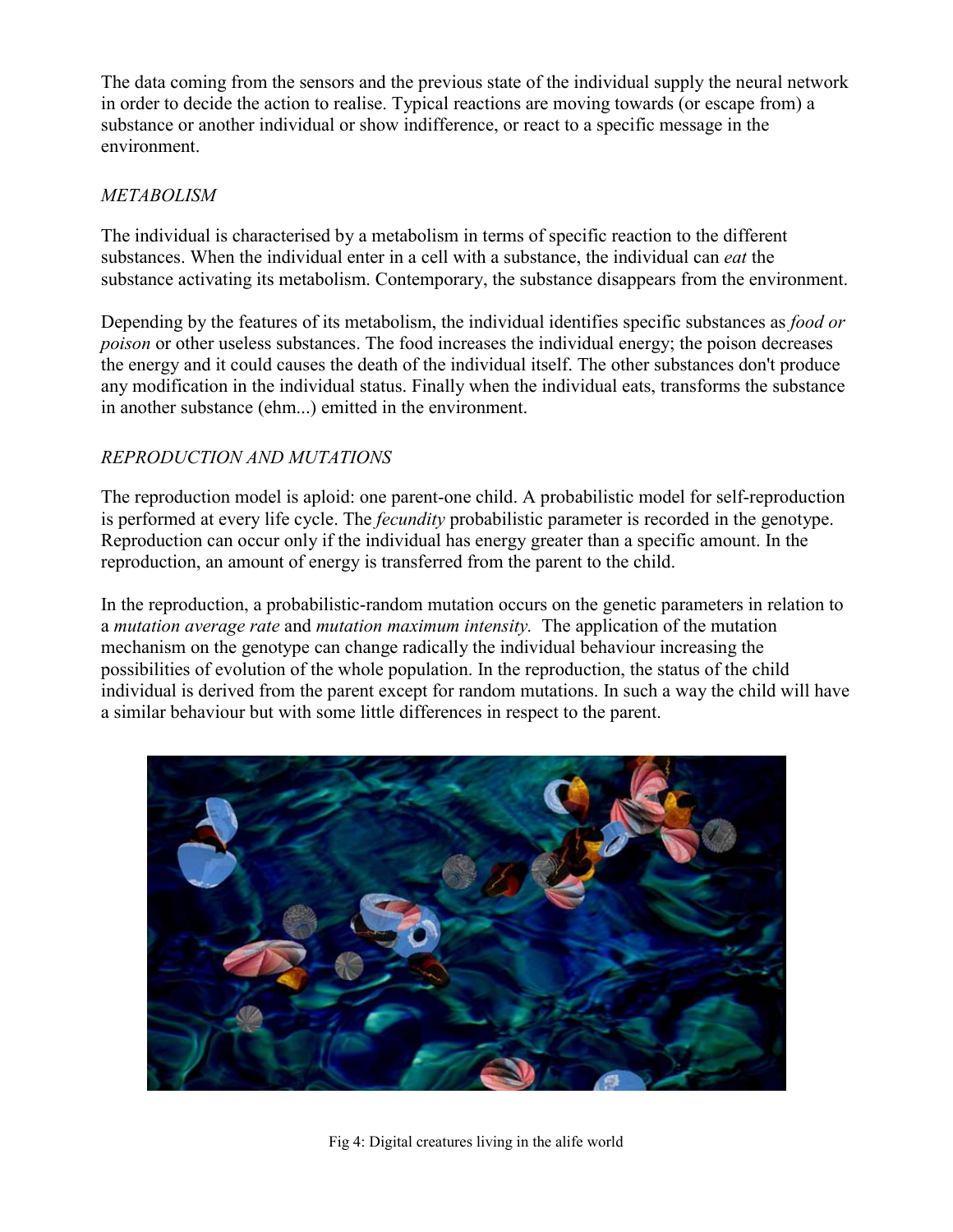## **2.2 INTERACTION, COMMUNICATION AND COLLECTIVE BEHAVIOR**

On the base of the structures described in the previous section, several kind of interaction and communication channels can be developed.

# *COMPETITION*

When an individual try to enter in a cell with another individual an interaction occurs. Depending on their genetics, the individuals can apply several models of interaction: competition, co-operation and indifference. In case of competition they fight. That one featured with the higher energy wins and survive, the looser dies.

# *DIRECT COMMUNICATION: BEHAVIOUR EMULATION*

In case of co-operation the individuals exchange information about the behaviour they have developed to survive that means the weights of the neural networks. The direct communication is activated when a meeting between two individuals occurs. During the communication each one of the two individuals modify the neural networks, weighting own information in relation to the energy balance of the two individuals. In few words, the behaviour could be synthesised by the sentence: "if you have a higher energy respect to me, it could be better for me try to partially emulate your behaviour". This mechanism of co-operation/emulation recalls a *reinforcement learning* mechanism and it represents a sort of translation of the genetic mutation in the cultural domain. In formulas:

 $W_{Ai} = W_{Bi} * \alpha + W_{Ai} * (1-\alpha)$ 

Where  $W_{Ai}$  is the i-th weight of the network of the moving individual and  $W_{Bi}$  is the i-th weight of the network of the met individual;  $\alpha$  is the emulation factor defined as:

$$
\alpha = \alpha_{MAX} * (E_B - E_A) / (E_A + E_B)
$$

Where  $E_B$  and  $E_A$  are the individual energies. The emulation mechanism is active only if the energy of the met individual (E<sub>B</sub>) is higher than own energy (E<sub>A</sub>). In this case  $\alpha$  ranges between 0 (similar energies) and  $\alpha_{MAX}$  (maximum relative difference, typically 0.5).

# *BIOCHEMICAL COMMUNICATION*

This kind of interaction is much more indirect than the emulation mechanism. The individuals of the same specie share similar metabolic reaction to substances like food, poison, attraction and repulsion. During their movement, eating, escaping from danger, attraction towards the food they emit different substances in the environment. These substances have a limited lifetime and after a while disappear. The sensors allow the individuals to consider the presence of these substances in the environment and include this information in the decisional process performed by their artificial neural network.

Therefore the individual has the potentiality to establish, during a learning process, a connection between some substances and some survival needs like: markers of predatory or presence of food in the neighbourhood. Through the emulation behaviour, the mechanism of substance emissions/reactions, is shared by the most of the population. Hence a common dictionary emerges: that means a common list of associations between substance and meaning. This is the base for the development of a biochemical language.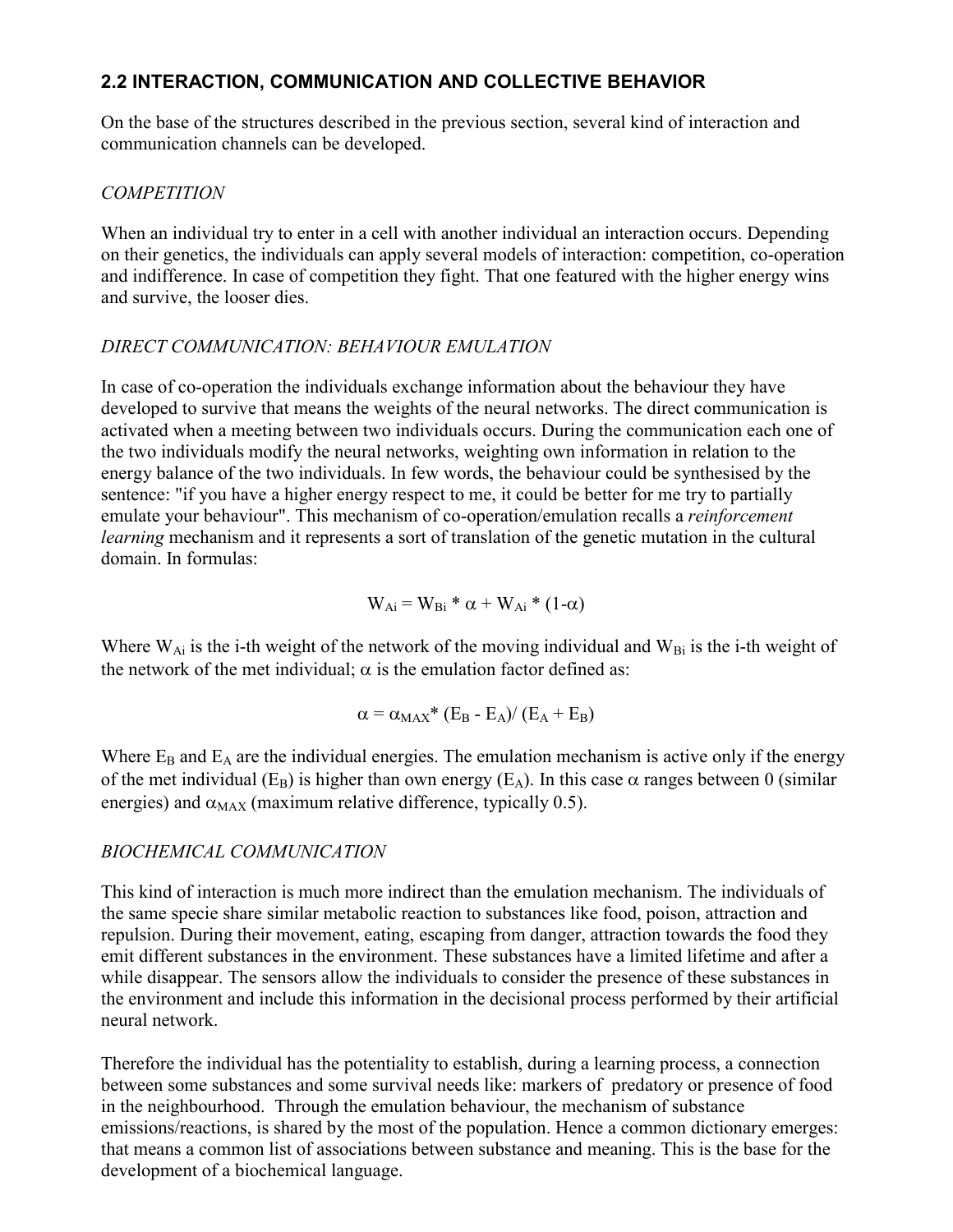#### *SYMBOLIC COMMUNICATION*

The third channel of communication is the emission of sound messages in environment that can be hear from any individual in the neighbourhood. This kind of communication is direct and it is the most difficult to develop in the artificial life environment. In the following we treat the sound messages but the discussion could be generalised on symbols instead of sounds. In particular a very basic symbol could be also a gesture or a body expression, perceived by the eye and recognised as a *symbol* in the brain.

The reason of the difficulties depends on the need to involve very complex learning and reasoning structures to manage the information flowing between the individuals. In order to explain the complexity of the problem we try to divide this goal in three different tasks:

- 1) To learn a correlation between a sound message and an event connected with the survival needs (food, danger, etc..).
- 2) To share this knowledge with the other individuals of the population to realise a common dictionary of message-meaning.
- 3) To elaborate the composition between symbols in order to generate other meanings and share this composition and meaning rules with the other individuals.

It should be clear that the third task requires a tremendous effort of research in order to produce an intelligence that has a complexity not very far from the human one. This goes out from our goals that are limited to the discussion of the two first tasks: the creation of a common symbol-meaning dictionary shared by the most of the population.

At this stage of development we don't have experimented a neural network able to manage the correlation between sounds and events but it seems very promising to do it using a mechanism of reinforcement learning which defines a sort of probability of synchronicity between sounds and events.

An individual, which has developed an ability to understand the environment message, is more able to find food and escape from danger. Therefore it can gain higher energy increasing the probability to survive. For this reason also for the symbolic communication, the same concept of the behaviour emulation of the higher energy individuals can be applied. In particular it can drive the population to share the same information in order to reach the second goal: the convergence of most of the creatures towards the same correlation list.

#### *SWARMING*

The last social mechanism we discuss in this section is the tendency of some kind of individuals to create groups that navigate together in the space. This mechanism is important not only as a way to navigate but as a way to maintain a constant contact of interaction inside a group and grow together in the learning process. Furthermore, this mechanism is important to increase the scope range to find some food and decrease the probability to be captured from predatory. In some sense the *swarming* phenomena creates a sort of dynamic niche of local evolution and it characterise *a microsociety*.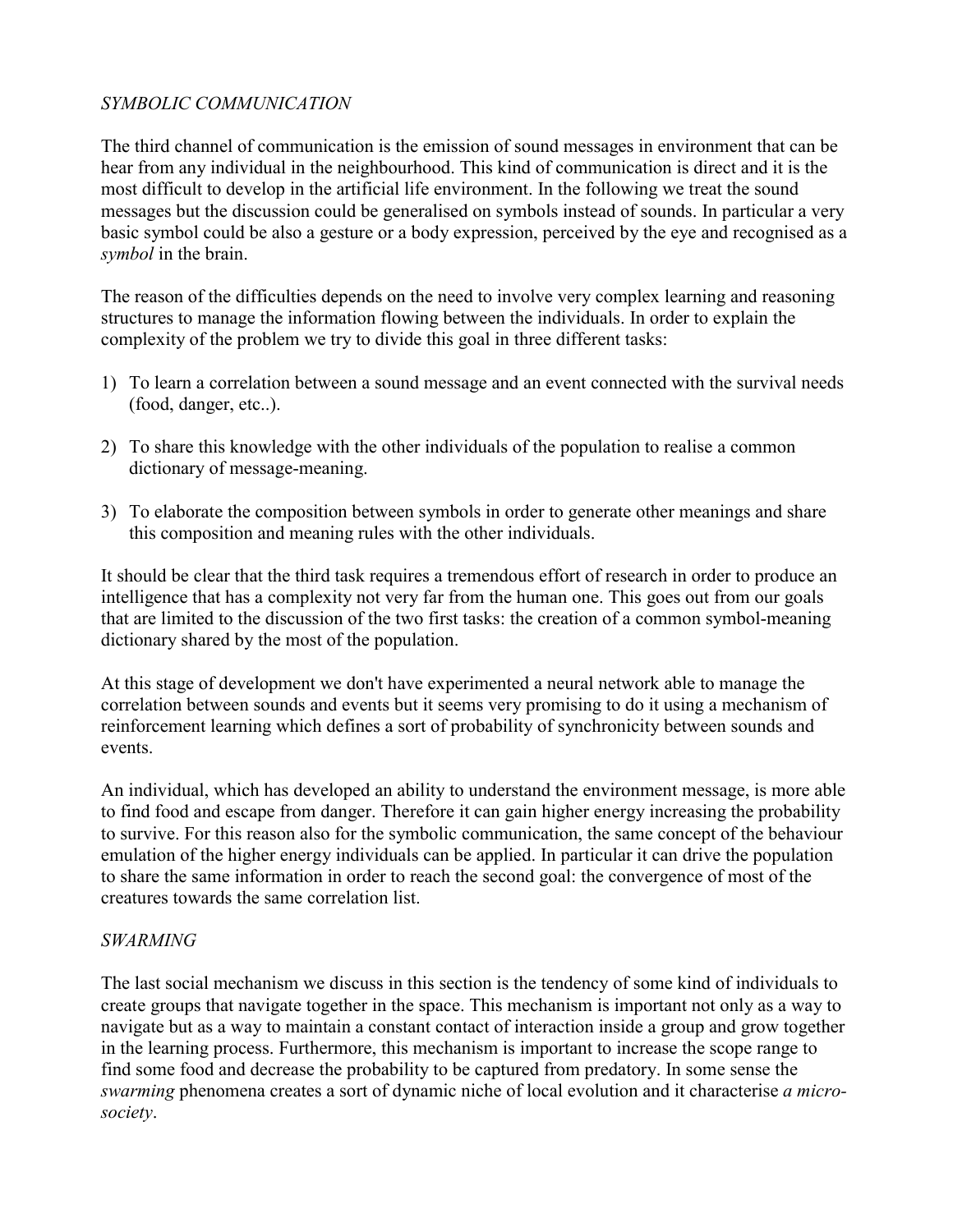The swarming behaviour is possible using the sensor to perceive other individuals in the neighbourhood. This information is processed in order to compute the swarm baricentre and the distance of the individual from the baricentre.

In our experiment we fix two thresholds on the distance (large and small). If the distance is greater than the large distance or lower than the small distance, the swarming behaviour is not active. In the other cases the individual moves towards the swarm centre. The result is very interesting. There is not a preferred leader of the group and looking to the implemented model it should causes a quite chaotic behaviour. At the contrary the results show that the group seems to move quite coherently in some directions. Some individuals goes out from the group, some other merge into and the leader changes continuously but the whole group goes around coherently looking for the food.



Fig 5: The swarming effect. The creatures tend to navigate together changing continuously the leader. Some creature go out from group, some other go in.

Alternatively to this model we could include the swarm centre location in the input of the neural network for the dynamics. In this way the swarming mechanism could emerge of a strategy of survive instead of a pre-programmed behaviour.

## **3. LEARNING IN AN ALIFE WORLD**

The very basic idea to include learning tasks in an alife environment is to connect learning to the survival goals. It means that we should realise an evolutive pressure pushing the individuals to learn. In this way, learning is not an option for the individuals but a survival need. In order to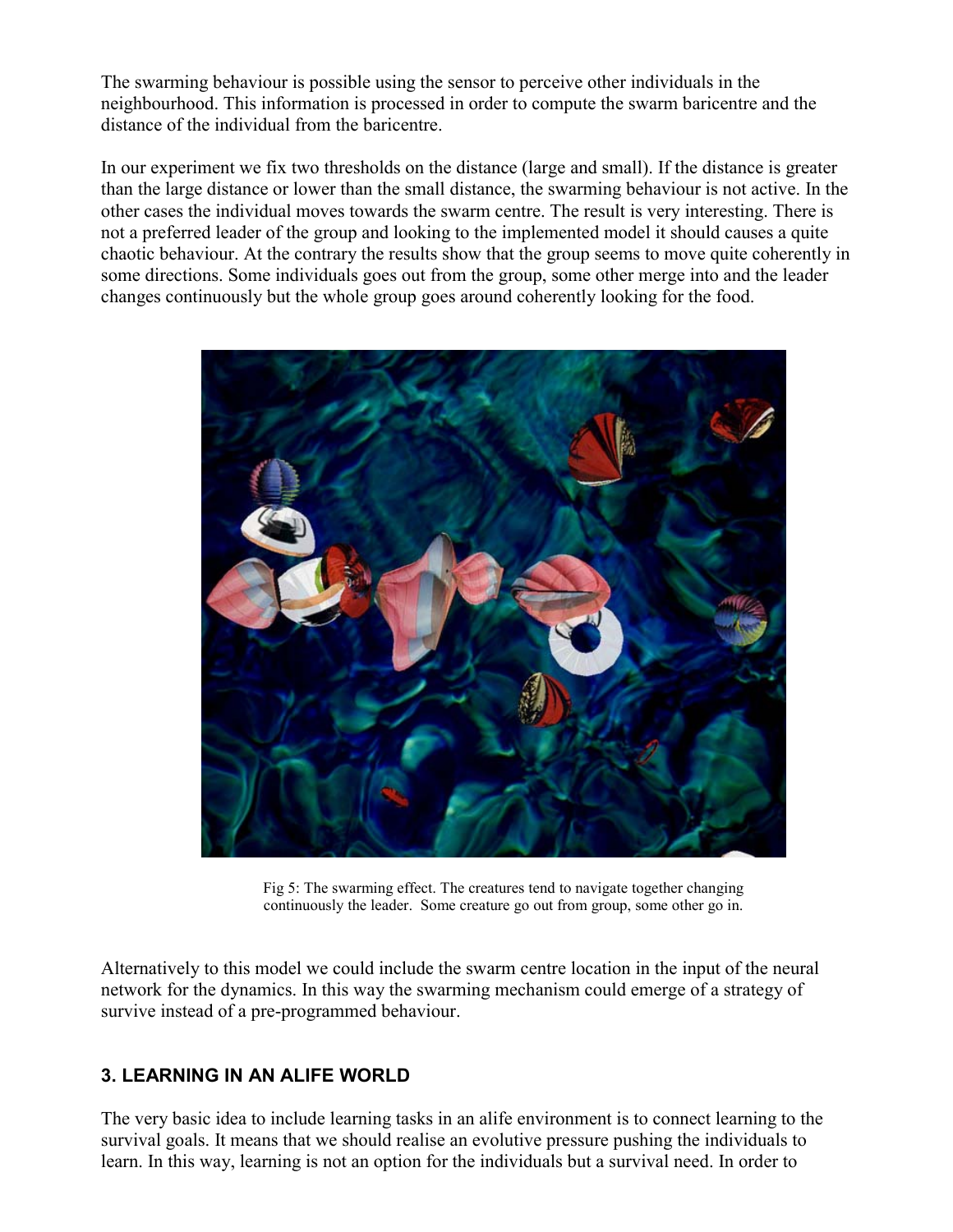explain the application of the structures described in the previous sections, we have implemented some experiments described in the next paragraph.

# **3.1 LEARNING AS A NEED TO SURVIVE**

In this experiment we put a number of individuals in the environment (typically 256) with the neural network initially filled with random numbers. In the environment we random distribute a fixed rate of food bits. Each bit occupies a single cell and it disappears after a fixed number of life cycles (lifetime, typically 10 cycles).

Than we setup a learning experiment that consists in the autonomous development of the ability of the individuals to recognise the presence of food in the neighbourhood, move toward the bit and eat the bit itself. To obtain this knowledge, the individuals have to evolve progressively their neural network in order to react to the input information in the best way to survive. We would to outline here that any explicit target for food search is a-priori implemented in the individual behaviour.

We have realised three different experiments corresponding three different mechanisms of learning illustrated in next paragraphs: a) direct competition, b) competition for the resources, c) emulation. The first two mechanisms regards the evolution through the genetics. The third mechanism regards a learning based on the communication.

In order to monitor the learning stage, we measure the food bits currently present in the environment. When the individuals are not expert in the food eating, this number is high. Food disappears for accidental eating (an individual passing randomically over a food cell) or for passed lifetime. When the individuals learn to eat, the food decreases rapidly due to intentional passing of the individuals over a food cell.

# **3.2 LEARNING THROUGH GENERATIONS: DIRECT COMPETITION**

In this first experiment, the learning mechanism is based on the genetic evolution through the direct competition. The individuals don't change the network weights during their life but only through the genetic mutations in the reproduction.

The selection mechanism is based on a direct competition based on energy. When two individuals meet on the same cell, they fight. The individual with the higher value of energy, wins and survive while the looser dies.

For each individual, the energy level is the balance of the energy increased by the food and the one consumed in life cycle. An increase of the ability to eat food produces an increase of the energy and of the probability to win in the fights. All the other learning mechanism (communication and emulation) are switched off in this experiment.

In the plot of fig. 7 a diagram of the average food density in time is shown for all the three different learning strategies. Each time point corresponds to the average of 100 life cycles. At the beginning the food presence increases up to reach the maximum corresponding to the equilibrium between the food randomically consumed and the one periodically distributed. After the maximum, a slow decrease of the food presence is exhibited corresponding to the individual learning. Finally a saturation value is reached corresponding to the maximum ability that the individuals can reach trough this mechanism.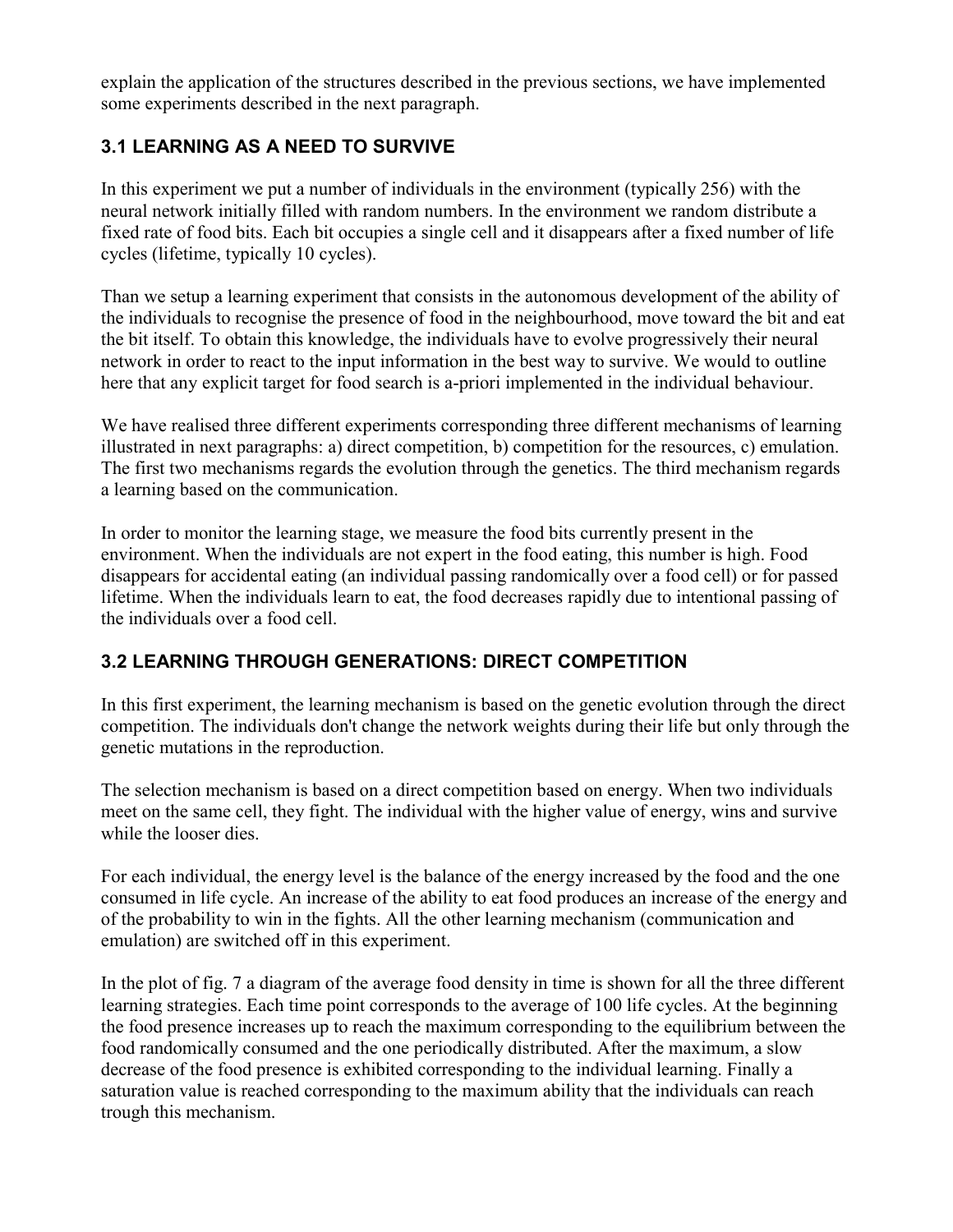The increase of the ability to eat is clearly demonstrated looking to the alife animation. At the beginning the individuals move in a very chaotic pattern. During the learning process some individuals passing close a food bit. After some strange trajectories they succeed to reach the food. At the end, when a food bit compares in the environment, immediately many individuals converge towards the food. The one that has developed the best ability, succeeds to reach the food increasing its energy. The others don't eat and will be filtered out by some more able competitor.



Fig 7: Comparison of the efficiency of the three different strategies of learning: direct competition, competition for the resources, behaviour emulation.

## **3.3 LEARNING THROUGH GENERATIONS: COMPETITION FOR THE RESOURCES**

In the second experiment, the learning mechanism is based on the genetic evolution through the natural selection. Also in this case the individuals don't change the network weights during their life but only through the genetic mutations in the reproduction.

The situation is quite similar to the previous one but with two differences:

- 1) when two individuals meet, they ignore the meeting and have no interaction (no fights);
- 2) the energy consumed in life cycle is quite higher in respect to the previous case.

In this case the selection is not more based on the competition but the individuals are forced to eat in order to avoid the decrease of the energy under the survival threshold. In few words they compete for the resources instead to compete directly each other. The plot of fig. 7 shows a trend similar to the previous case, but the final value is lower. This means this mechanism is more efficient than the previous one.

This mechanisms of learning is quite different from the previous model one and it is more similar to the natural selection where the animals compete mostly for the resources in the context of complex network of co-evolution of a multitude of different species. In spite of these differences, the results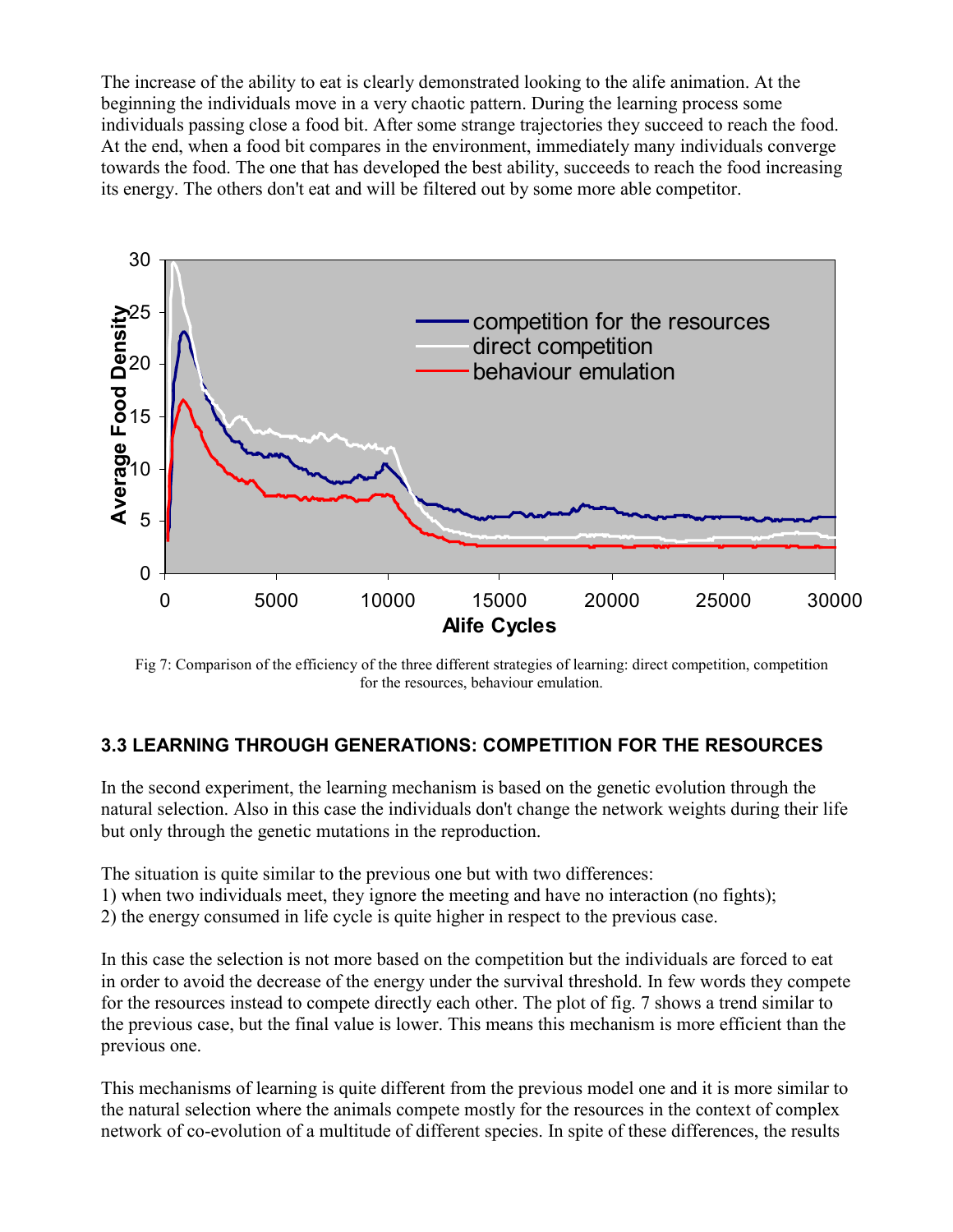exhibited by the experiment are similar and both mechanisms are very efficient in the production of intelligence through the evolution.

# **3.4 LEARNING THROUGH COMMUNICATION: BEHAVIOR EMULATION**

The third mechanism we experimented is not based on evolution through genetic mutations but it regards the learning during the single individual life and it is connected to the communication mechanisms. In some sense it is much more related to the *cultural advancement* of the population: when two individuals meet they communicate exchanging their information about own developed behaviour. The learning mechanism is based on a partial emulation when an individual meets another individual with higher energy. The amount of the emulation depends on the energy differences (see par. 2.2 for details). The individuals do not die, but when the energy goes to zero, they are forced to apply small changes to their behaviour, that means small changes to the neural network weights.

As the previous case, the plot of fig. 7 shows the same trend, but comparing to the other cases, the values reached with this mechanism are lower and faster reached. This means that this mechanism is the most efficient in respect to the others. This comparison has only a reference value because of in the reality these mechanisms are contemporary present.

In this case the competition is similar to the stock market competition. When an individual becomes quite able to eat, increases its incoming of energy without any competitor. The other individuals try to emulate and learn from him. When the others reach its level and someone becomes better, the first individual starts to have an attenuation of the energy incoming and then a drastic energy reduction up to finish its energy. At this point it is forced to change its behaviour to come back to a positive energy incoming.

This form of learning is the most intriguing because of its feature of dynamics and *volatility*. In fact the produced knowledge is still a product of the whole society but it is moved dynamically between the various individuals. Although the knowledge is generated during the life of the individuals, it can be transmitted through the generations. In this sense is the one more similar to the *culture*.

## **3.5 SOME REMARKS ABOUT THE** *CONSCIOUSNESS DILEMMA*

To have a visualisation of the ability reached autonomously by the digital creatures, in fig. 8 and fig. 9 we report two sequences of life with creatures passing close a food bit. In the first sequence the individuals are at the beginning of the training experiment. They exhibit indifference for the food. The second sequence is related to trained individuals. In this case is quite clear a strong finalisation of the creatures movement to catch the food.



Fig. 8: The creatures at the beginning of the training experiment. They shows indifference in respect to the food.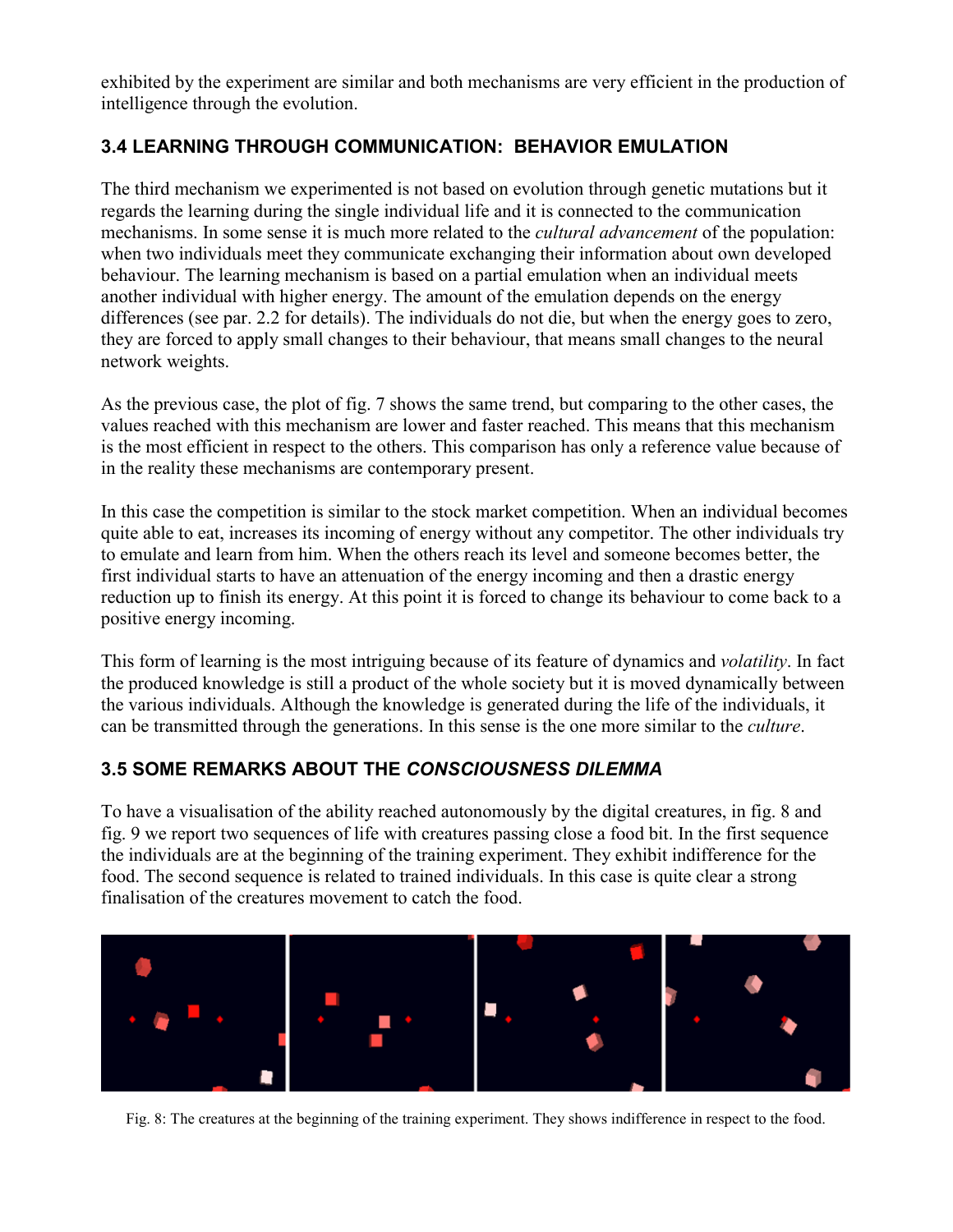

Fig. 9: The creatures after the training catching the food.

It should be noted that in the described mechanism the individuals achieve the ability to eat but they don't develop any form of *consciousness* of eating or *intentional direction* towards the specific target of eating . Simply they establish a relation between some behaviour (the weights of the neural networks) and the satisfaction of some survival needs (the fooding to increase the energy and to longer survive).

We could apply the same procedure to a higher communication level, like sound messages or the development of a language. Probably, we could allow the development of the complex behaviour relating it to an increase of adaptation. When the selection mechanism is extended to the competition between societies and groups also some behaviour like affect, love, parent care can be revisited as survival needs. In conclusion a very high level of *adaptive behaviour* and *intelligence* could be reached without any consciousness.

Now we are no more able to answer this question: what is really the consciousness ? Could it be developed in a digital being ? Are intelligence and culture possible without consciousness ?

# **4. HUMAN-ARTIFICIAL CONTAMINATION IN AN INTERACTIVE MEDIA CONTEXT**

In the previous sections we have shown the realization of an artificial world where the creature can learn and exchange information in order to create the base for an autonomous language. So far all the world is confined in the digital domain. A real jump in the potential of these world is to establish a contact between this world and humans. The idea is not the human control of the world, but a sort of contamination or better a cross-fertilisation.

There are many approaches to establish this communication which corresponds different communication metaphors. In the following we describe the paradigm we selected among the many possible ones.

# **4.1 INTERACTIONS IN THE SHARED HYBRID ENVIRONMENT**

The starting point is the place where the interactions occur. This place cannot be different from the environment. So we have to re-define the borders of the environment. In the installation, the image of the artificial world is projected on a 2D screen. The area for the human interaction consists in the area in front of the screen. To interact, a person has to enter in this area in order to produce modification in the artificial world. In such a way we have extended a dimension of the environment in the real world building an hybrid real-digital ecosystem.

In order to develop the interaction between real and artificial, we introduced for humans the possibility to emit substances and messages in the environment. This approach allows at least two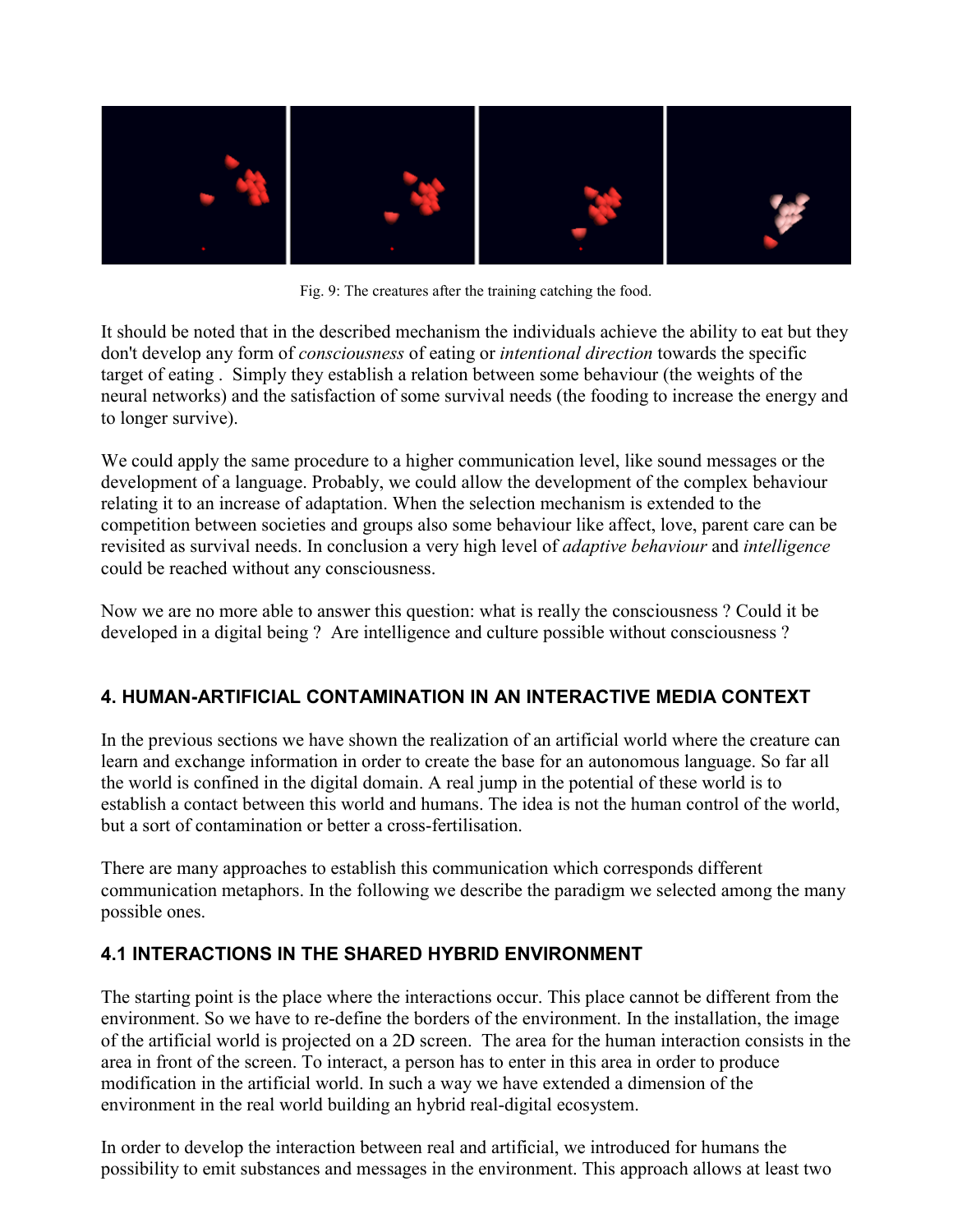of the types of communication mentioned in par. 2.2: the biochemical and symbolic (sound messages) communication. At this moment only the biochemical communication channel has been implemented.

The interaction area is observed by video-cameras acquired in the computer. A tracking program detects people presence in terms of change detection in the image. This information is mapped as substances emitted by the real people in the digital dimension of the environment. The metaphor is that a person releases substances when moves in the hybrid environment. This kind of relation it is enough to allow the people to play with the digital beings (see fig. 10).

In order to install a communication, people use the voice to decide what kind of substance emit in the environment. Spatial microphones record the sound and a sound processing algorithm translates the messages in a code. At this stage of development we classify the message in five classes identified with the five vocals a/e/i/o/u. More complex procedures could be created recognising other sound cues like intonation profile. Then we use this information to mark the type of substance released in the environment. When there are several species in the space, a specific substance can be an attraction for those creatures that recognise the substance as food. The other species can show a repellent or indifferent reaction depending on their metabolism. The result is that the people, through their voice, can attract or repel different creatures.



Fig 10: Playing with digital entities through a biochemical communication.

## **4.2 ALIFE AND DANCE: THE "AURORA DI VENERE" PERFORMANCE**

The described installation was used on an alife-dance performance shown at the Theatre of the Palais de San Vincent (Italy), in March 2001*. Aurora di Venere* is presumably one of the first world live perfomance including alife interacting with the dancers. The performance (about 30 min.) included 8 dancers, 6 computers (SGI and PCs), 6 video-projectors and 8 sound amplifiers for 3D sound rendering around the theatre. Two video-projectors were focused on two on two large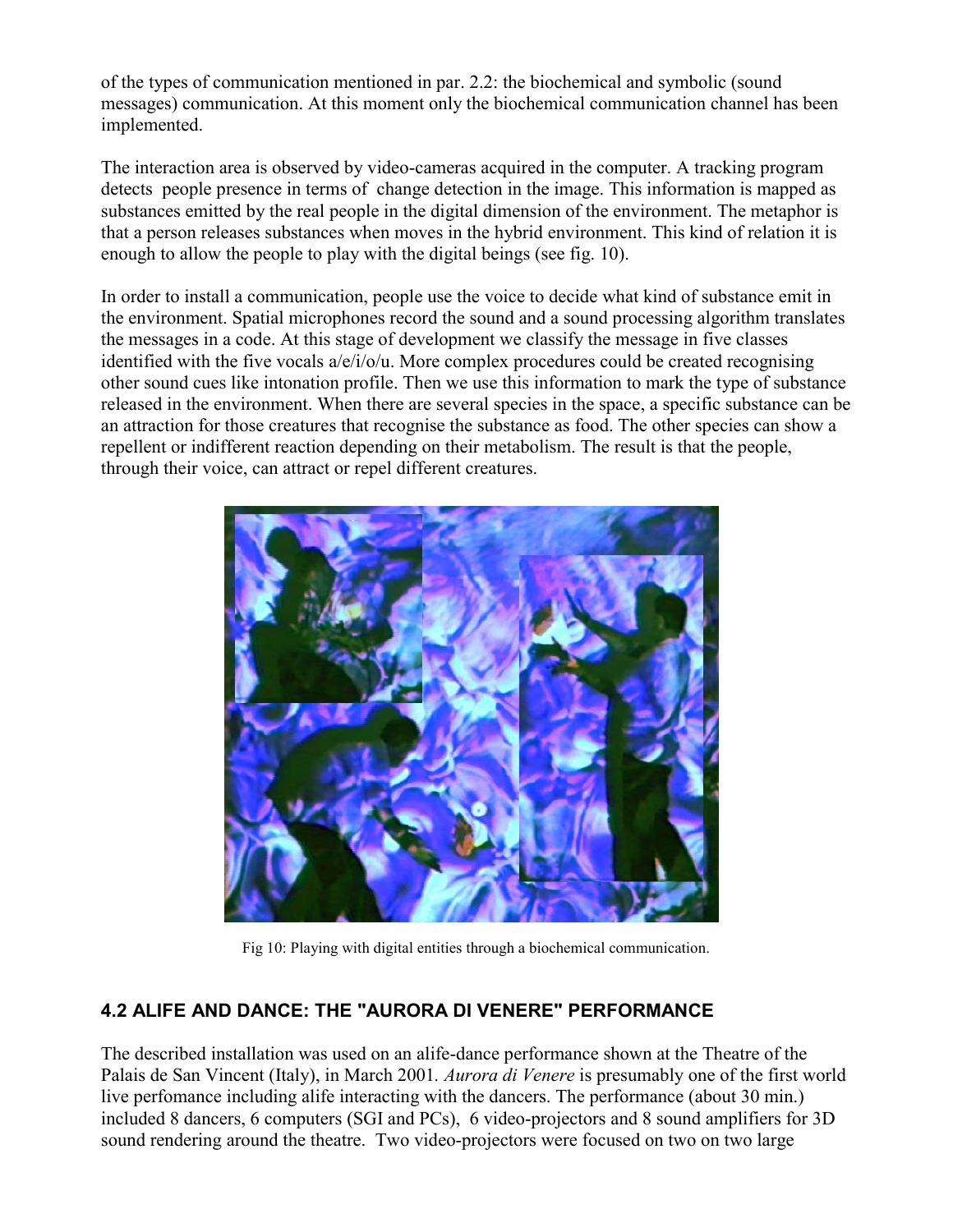screens (12x8 m.) located at the background and at the front (semi-transparent) of the theatre's stand. The other 4 projectors covered the entire ceiling of the theatre that has a dome shape.

In the performance, the dancers interact with digital entities projected on the stand screens (see fig. 11). The performers dance in the middle of the screens, and they seem completely immersed inside the digital creature movements. The dancers play with the images of the artificial individuals which move following their own personality: they attract and repel the creatures through the *biochemical communication* mechanism explained before. The digital creatures were equipped with a neural network trained with the emulation behaviour to search for the food and reject the disliked substances.



Fig 11: Pictures from the alife-dance performance "Aurora di Venere": the dancers play with the digital creatures projected over the background and over a semi-transparent screen of the theatre's stand.

During the performance the story grows in intensity when the artificial beings (fig. 12, 13) escape from the front screens invading the public and the theatre ceiling. They search for people movements and produce 3D sounds travelling in the theatre. At the end the whole internal pseudospherical surface of the theatre is invaded by digital beings.



Fig 12: Digital plancton and dices: creatures for the "Aurora di Venere" alife-dance performance.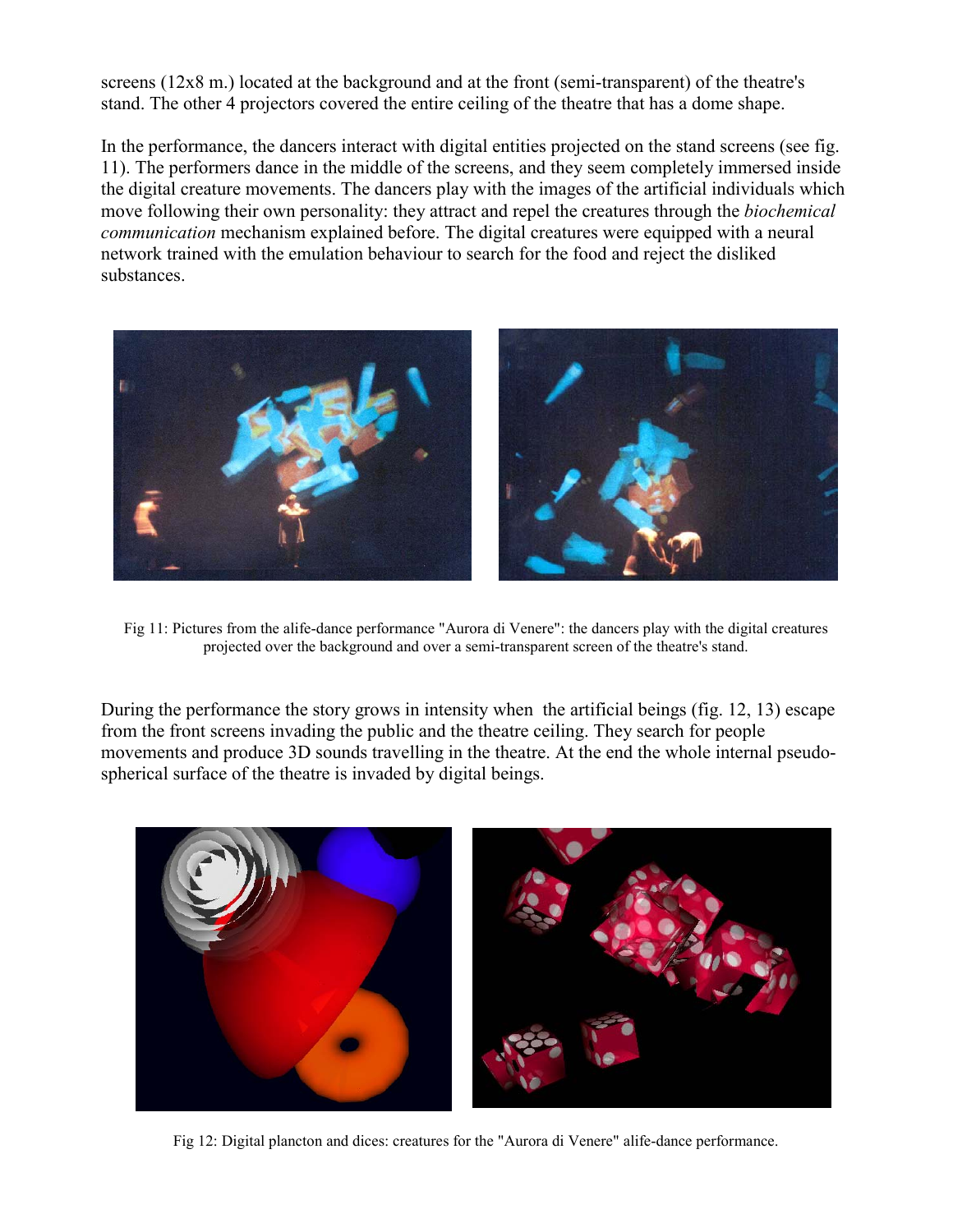

Fig 13: Cell-like creatures for the "Aurora di Venere" alife-dance performance.

## **CONCLUSIONS**

We have explored several ways to build digital creatures living in an artificial world, able to learn from the sensorial experience and through genetics. Several paradigms of learning has been experimented successfully in order to achieve autonomously simple tasks like search for food. A basic platform for the development of an autonomous language has been introduced. This platform is limited to the emergence of a dictionary symbols-meanings shared by the digital population. These concepts have been applied in an interactive installation where real people can interact with the artificial creatures through a mechanism of substance emission-reception. This installation has been involved in an alife-dance performance in a theatre.

Rather than conclusions, this experience opens many questions about "what does digital life means ?" "Is it really possible to develop an autonomous culture in alife worlds ?" "Is it possible to have knowledge without consciousness ?", "how far this knowledge could go?". Maybe the only reasonable conclusion today is to raise these questions. Using imagination and art to find some answer.

## **REFERENCES**

- 1. Annunziato, M. 1999. Emerging Structures in Artificial Societies, in *Creative Application Lab CDROM, Siggraph*, Los Angeles (CA). For *Artificial Societies* see also www.plancton.com.
- 2. Annunziato, M., Pierucc,i P. Relazioni Emergenti. Experimenting with Art of Emergence, to be published on Leonardo, Volume 35, Issue 2 (April 2002).
- 3. Annunziato, M. Ed. of Special Iussue of YLEM Newsletters on "Artificial Societies", Sept.-Oct. 2001. Articles of C. Sommerer, L. Mignonneau, K. Rinaldo, P. Pierucci, J. Prophet.